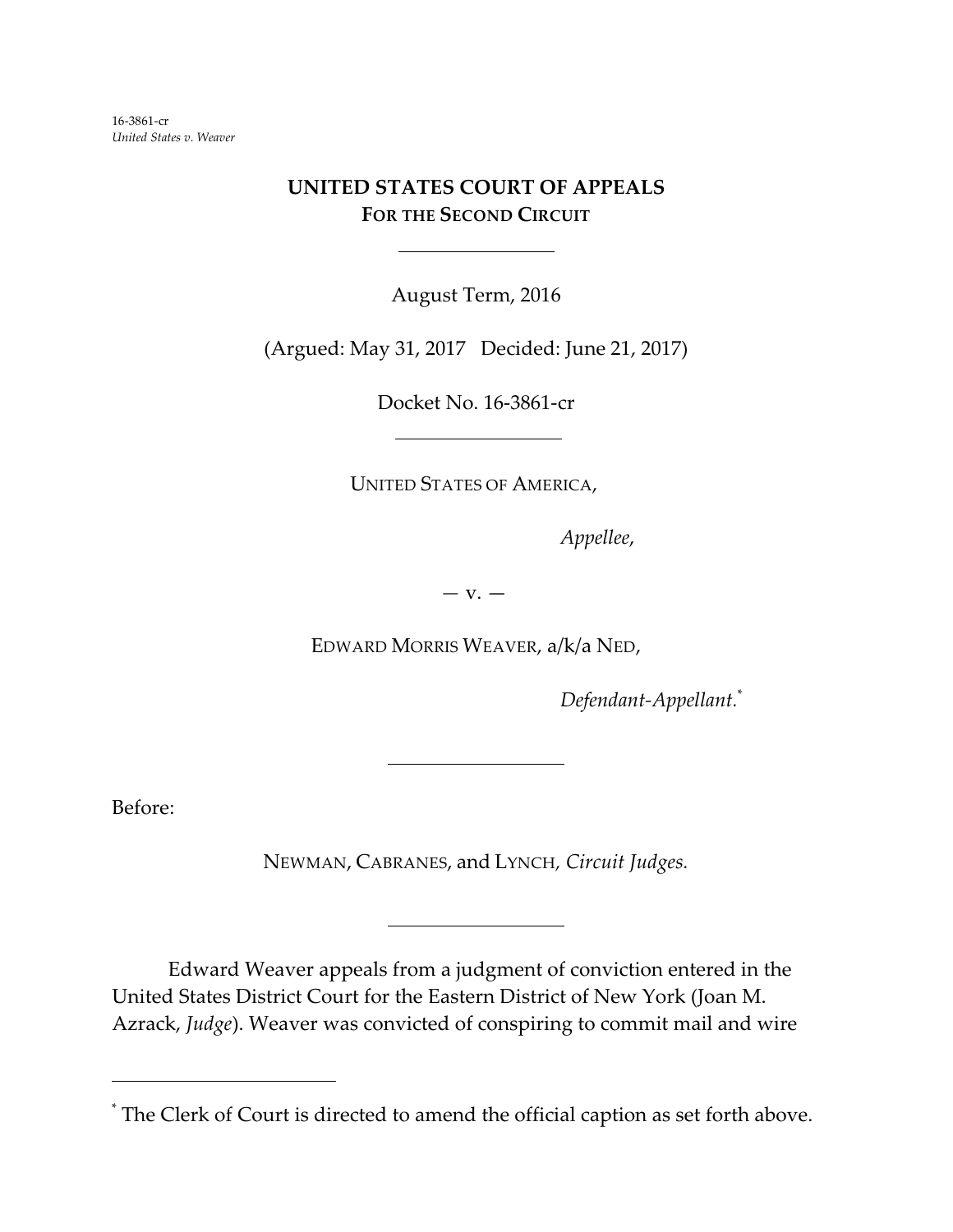fraud and various substantive charges based on his work at Vendstar, a company that sold valueless vending-machine business opportunities to its victims. Vendstar's salespeople routinely lied to customers in order to convince them to purchase the machines by promising unrealistic profits and making other false claims. On appeal, Weaver argues, *inter alia*, that he is not guilty of fraud or conspiracy because Vendstar customers signed purchase agreements in which they disclaimed reliance on extra-contract representations. He contends that those disclaimers rendered the salespeople's oral misrepresentations immaterial as a matter of law. We disagree. Thus, for the reasons stated below and in an accompanying summary order, we AFFIRM the judgment of conviction and the sentence in all respects.

 $\overline{\phantom{a}}$ 

GEORGE W. HICKS, JR. (C. Harker Rhodes IV and Michael D. Lieberman, *on the brief*), Kirkland & Ellis LLP, Washington, DC, for defendant-appellant.

DOUGLAS LETTER (Scott R. McIntosh and William E. Havemann, Appellate Staff, *on the brief*), *for* Chad A. Readler, Acting Assistant Attorney General, Civil Division, United States Department of Justice, Washington, DC; Robert L. Capers, United States Attorney for the Eastern District of New York, Brooklyn, NY, for appellee.

PER CURIAM:

Edward Weaver appeals from a judgment of conviction entered in the

United States District Court for the Eastern District of New York (Joan M.

Azrack, *Judge*). Weaver was convicted of conspiring to commit mail and wire

fraud, substantive counts of both, and making false statements to a government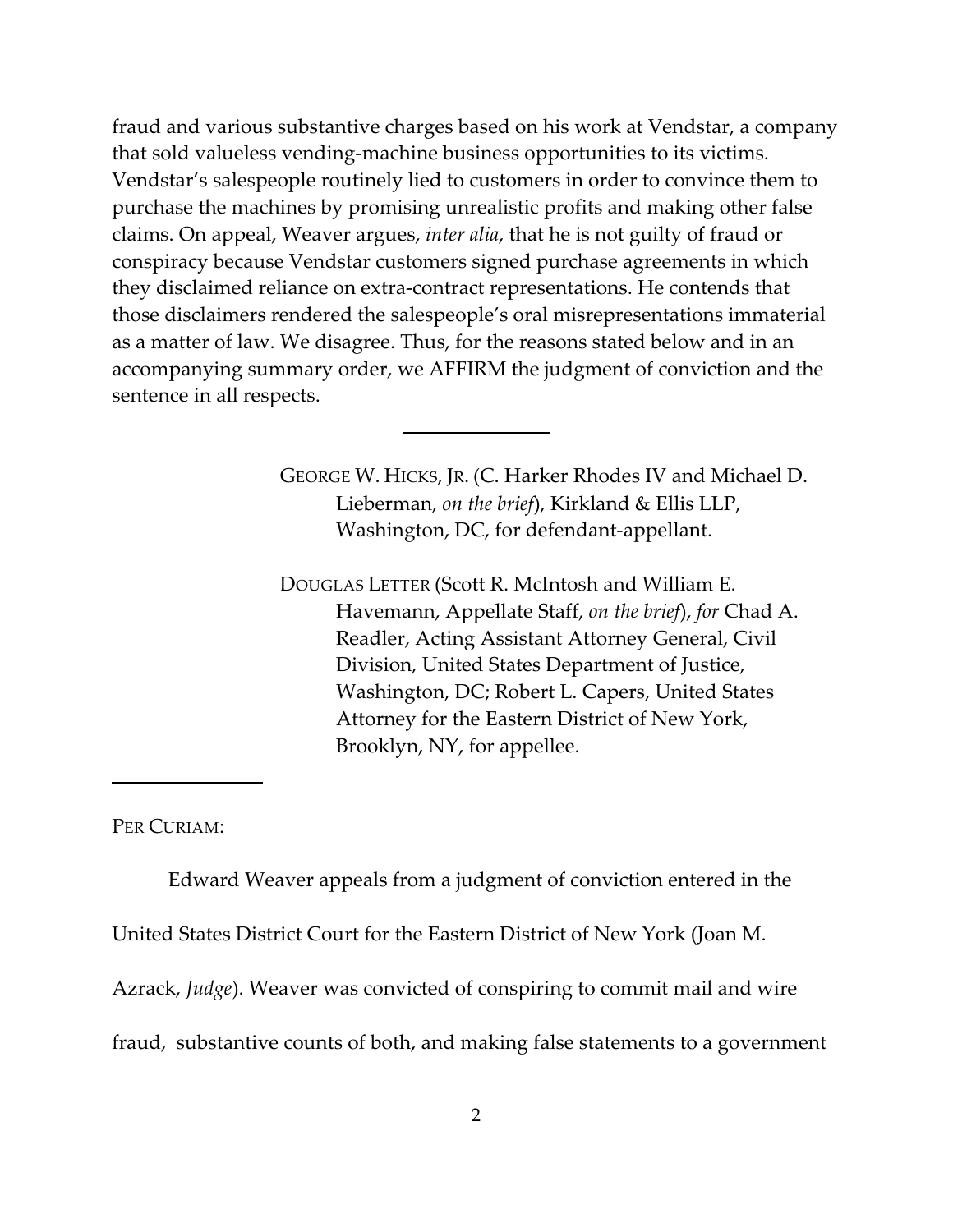agent, based on his work at Vendstar, a company that sold valueless vendingmachine business opportunities to its victims. Vendstar's salespeople routinely lied to customers in order to convince them to purchase the machines by promising unrealistic profits and making other false claims. On appeal, Weaver argues, *inter alia*, that he is not guilty of fraud or conspiracy because Vendstar customers signed purchase agreements in which they disclaimed reliance on extra-contract representations. He contends that those disclaimers rendered the salespeople's oral misrepresentations immaterial as a matter of law.

We disagree. Thus, for the reasons stated below and in an accompanying summary order, we AFFIRM the judgment of conviction and the sentence in all respects.

## **BACKGROUND**

From 2004 to 2010, Edward Weaver was the CEO of Vendstar (also known as Multivend LLC), a corporation that sold candy-vending machines to approximately 7,000 customers who spent a total of about \$62 million on the investments. Vendstar purported to offer customers the ability to "build a successful home-based vending business" that would earn them profits of as much as \$800 a day. Supplemental Appendix ("S.A.") 227, 244. The company sold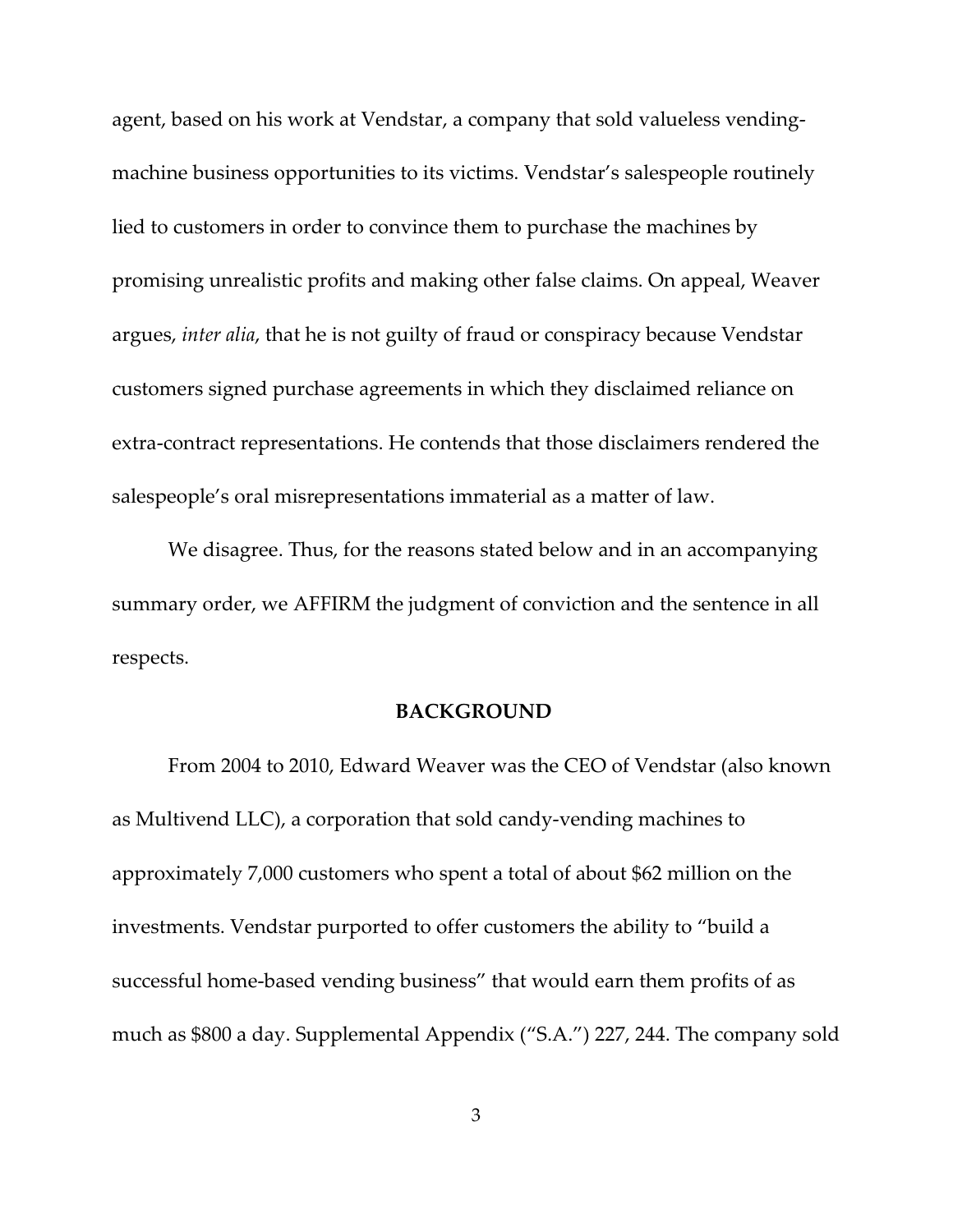small vending machines that included three clear canisters and dispensed loose handfuls of candy for twenty-five cents.

Although Vendstar's promotional materials and salespeople represented that the investment opportunities would be lucrative, for the most part the vending machines would earn Vendstar's customers almost no money. Customer complaints became so frequent that Weaver assigned a Vendstar employee to respond to those complaints full time. In the end, many customers lost virtually all of their investments in Vendstar.<sup>1</sup> The size of the investments varied, and the most common transaction involved the victim paying \$10,000 for a package that included 30 candy-vending machines and an initial supply of candy, although some customers spent significantly more than that.

 In general, the Vendstar scheme operated as follows. Potential customers would respond to Internet or newspaper advertisements, approved by Weaver, for the vending machine investments. After potential customers inquired about the opportunity, Vendstar would mail them a brochure, order form, and certain disclosure documents. The brochure, which Weaver also approved, included

 $1$  At trial, three customers testified for the defense that they profited from their vending-machine investments. Twenty-three other customers testified (for the government) that Vendstar defrauded them of large amounts of money.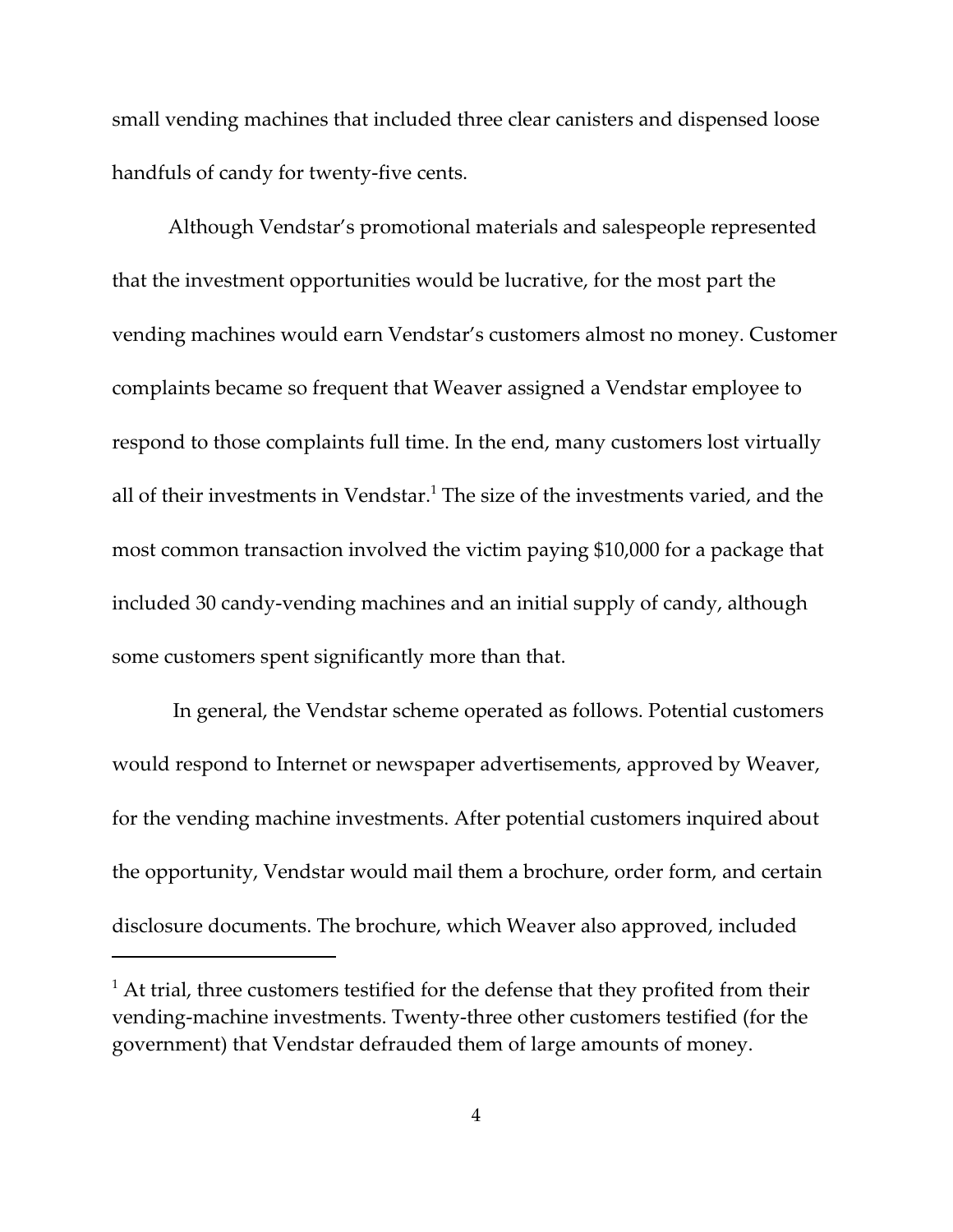claims that the salespeople were "Vendstar vendors themselves" and promised that the investments had "little risk." S.A. 226, 233. Vendstar salespeople would then follow up with customers over the phone. During those phone conversations, salespeople routinely lied to customers, promising them utterly unrealistic earnings and claiming that the investments were sound. Salespeople also falsely stated that they owned their own Vendstar machines, a misrepresentation that encouraged customers to trust them and buy the machines.<sup>2</sup> At trial, victims of the scam testified that those lies influenced their decision to purchase the machines.

After customers agreed to purchase the machines, they were required to sign a contract setting forth the terms of those purchases. The contracts included disclaimers in capital letters, providing in relevant part that:

> Purchaser understands that seller has no affiliation or financial relationship with professional locating companies and that seller has no involvement whatsoever in securing retail locations. . . .

<sup>&</sup>lt;sup>2</sup> Vendstar also coordinated with so-called "locating companies" that claimed that they would install the vending machines in advantageous places to maximize profits. Customers would pay those locating companies a separate fee to place their machines. In many instances, the locating services themselves also turned out to be fraudulent, and Vendstar salespeople consistently overstated the companies' expertise and ability to place the machines in profit-earning locations.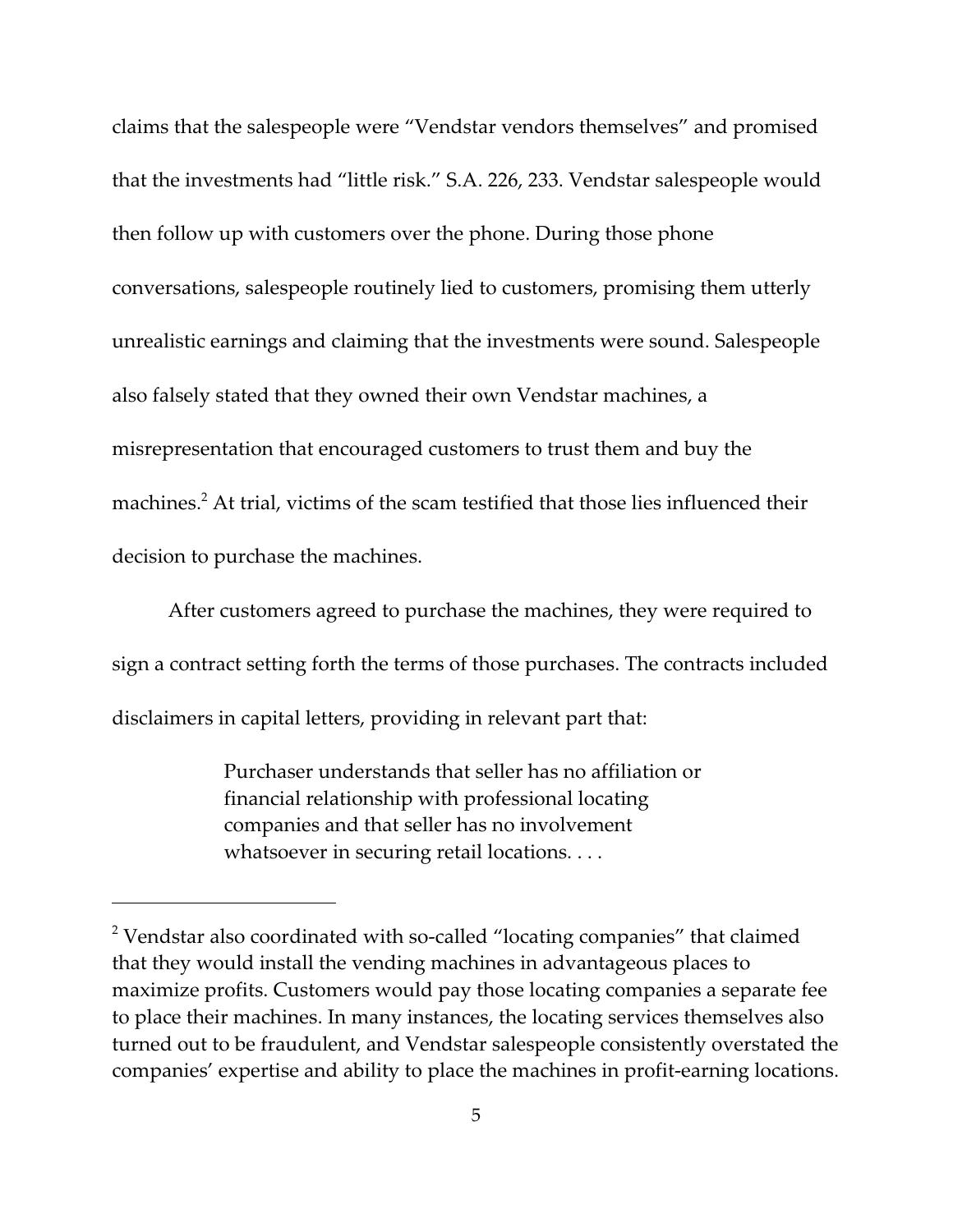Purchaser and seller agree that this purchase order contains the entire understanding of the agreement between the parties and there is no reliance upon any verbal representation whatsoever. Seller has not guaranteed any minimum or maximum earnings. . . .

It is further acknowledged that no statements, promises[,] or agreements influenced this purchase or are expected other than anything contained in this purchase order. . . .

Joint Appendix ("J.A.") 585-86.<sup>3</sup> When customers expressed concern about these

disclaimers, salespeople misleadingly dismissed the provisions as unimportant

"legalese" or "mumbo-jumbo." S.A. 8, 178.

In 2013, a grand jury returned a superseding indictment charging Weaver with mail and wire fraud, conspiracy to commit mail and wire fraud, and making false statements to government officials. $\rm ^4$  The government alleged that Weaver, along with many of his employees, sought to defraud Vendstar's customers by promising profits that they knew would not materialize. Weaver was convicted

 $3$  Although the disclaimers appeared in all capital letters, we normalize their typeface here.

<sup>&</sup>lt;sup>4</sup> Those counts included: (1) one count of mail fraud, 18 U.S.C. § 1341; (2) eight counts of wire fraud, 18 U.S.C. § 1343; (3) one count of conspiracy, 18 U.S.C. § 371; and (4) one count of making a false statement in response to FBI questioning, 18 U.S.C. § 1001. The indictment also charged other defendants involved in Vendstar with related crimes.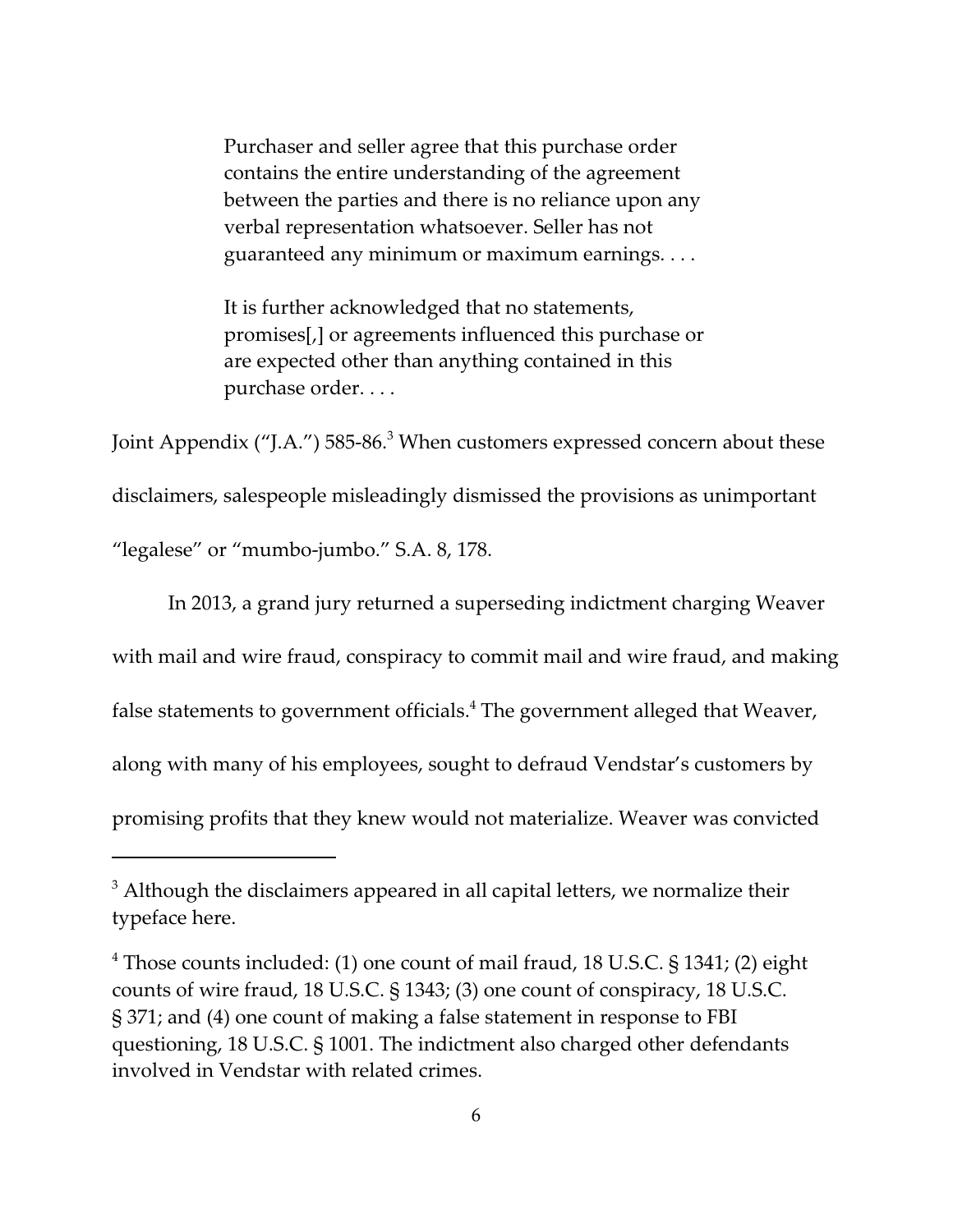on all counts after a six-week jury trial. The district court denied his motion for a judgment of acquittal on all counts and, in the alternative, a new trial. The district court later sentenced Weaver principally to 60 months' imprisonment. Weaver timely appealed.

We need not recount further facts here, since we have described only those facts necessary to resolve the narrow question addressed in this opinion: whether the disclaimers in Vendstar's purchase agreements rendered earlier misrepresentations immaterial as a matter of law for purposes of the mail and wire fraud statutes. The remaining issues on appeal are disposed of in an accompanying summary order.

## **DISCUSSION**

Weaver contends that the district court erred in denying him a judgment of acquittal on the fraud and conspiracy counts because the disclaimers in the vending-machine purchase agreements rendered any earlier misrepresentations immaterial as a matter of law.<sup>5</sup> We review *de novo* the denial of a judgment of acquittal under Federal Rule of Criminal Procedure 29. *United States v. Persico*,

 $5$  Weaver does not otherwise contest the materiality of the misrepresentations that his employees made to Vendstar customers.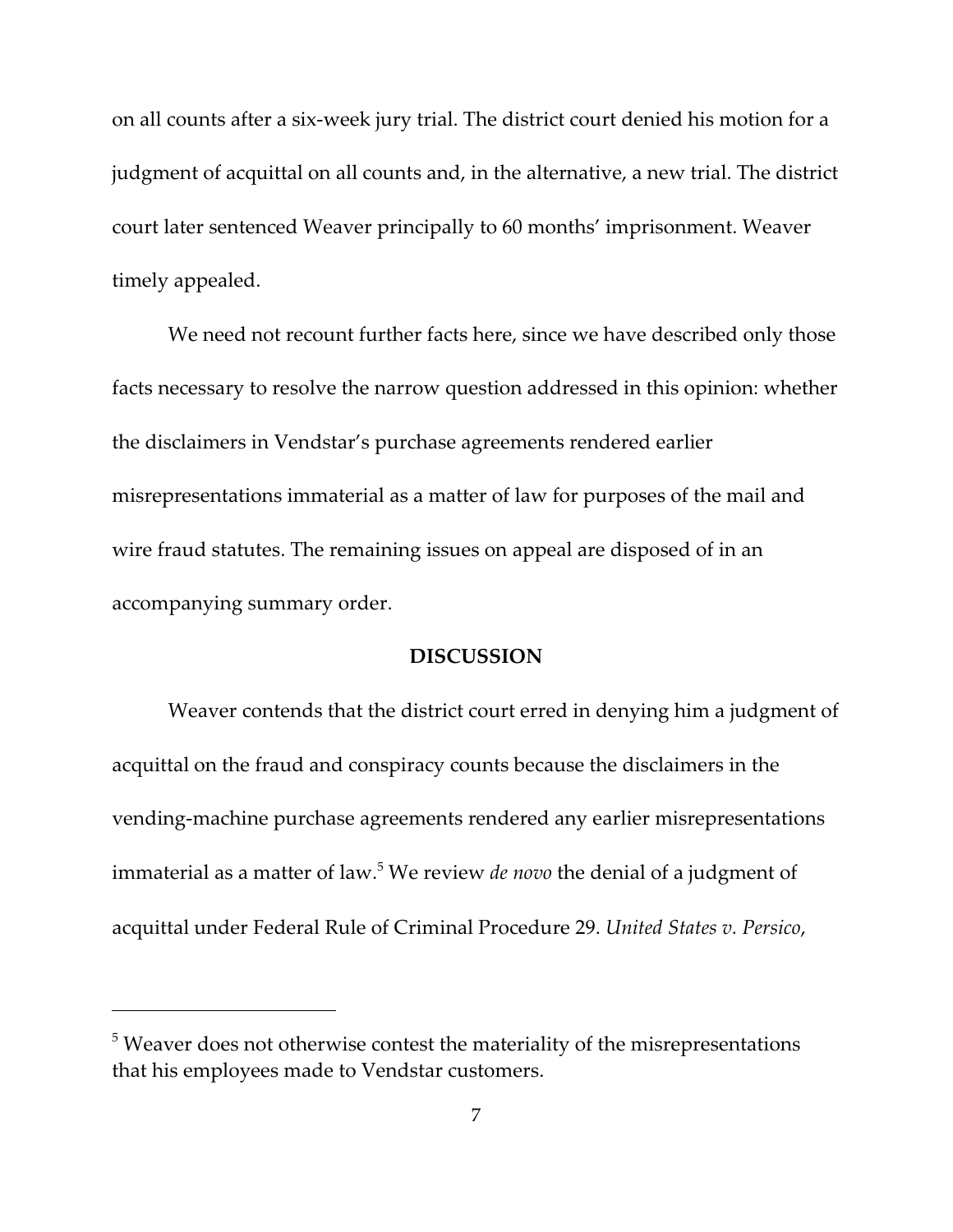645 F.3d 85, 104 (2d Cir. 2011).

"The essential elements of [mail and wire fraud] are (1) a scheme to defraud, (2) money or property as the object of the scheme, and (3) use of the mails or wires to further the scheme." *United States v. Binday*, 804 F.3d 558, 569 (2d Cir. 2015) (internal quotation marks omitted). "Because the mail fraud and the wire fraud statutes use the same relevant language, we analyze them the same way." *United States v. Greenberg*, 835 F.3d 295, 305 (2d Cir. 2016) (internal quotation marks omitted). "[T]he gravamen of the offense is the scheme to defraud." *Id.* (internal quotation marks omitted). In order to prove the existence of a scheme to defraud, the government must also prove "that the misrepresentations were material," *U.S. ex rel. O'Donnell v. Countrywide Home Loans, Inc*., 822 F.3d 650, 657 (2d Cir. 2016), and that the defendant acted with fraudulent intent, *Greenberg*, 835 F.3d at 305-06.

A statement is material if the "misinformation or omission would naturally tend to lead or is capable of leading a reasonable [person] to change [his] conduct." *United States v. Rybicki*, 354 F.3d 124, 145 (2d Cir. 2003) (en banc) (discussing honest services fraud). In other words, a "lie can support a fraud conviction only if it is material, that is, if it would affect a reasonable person's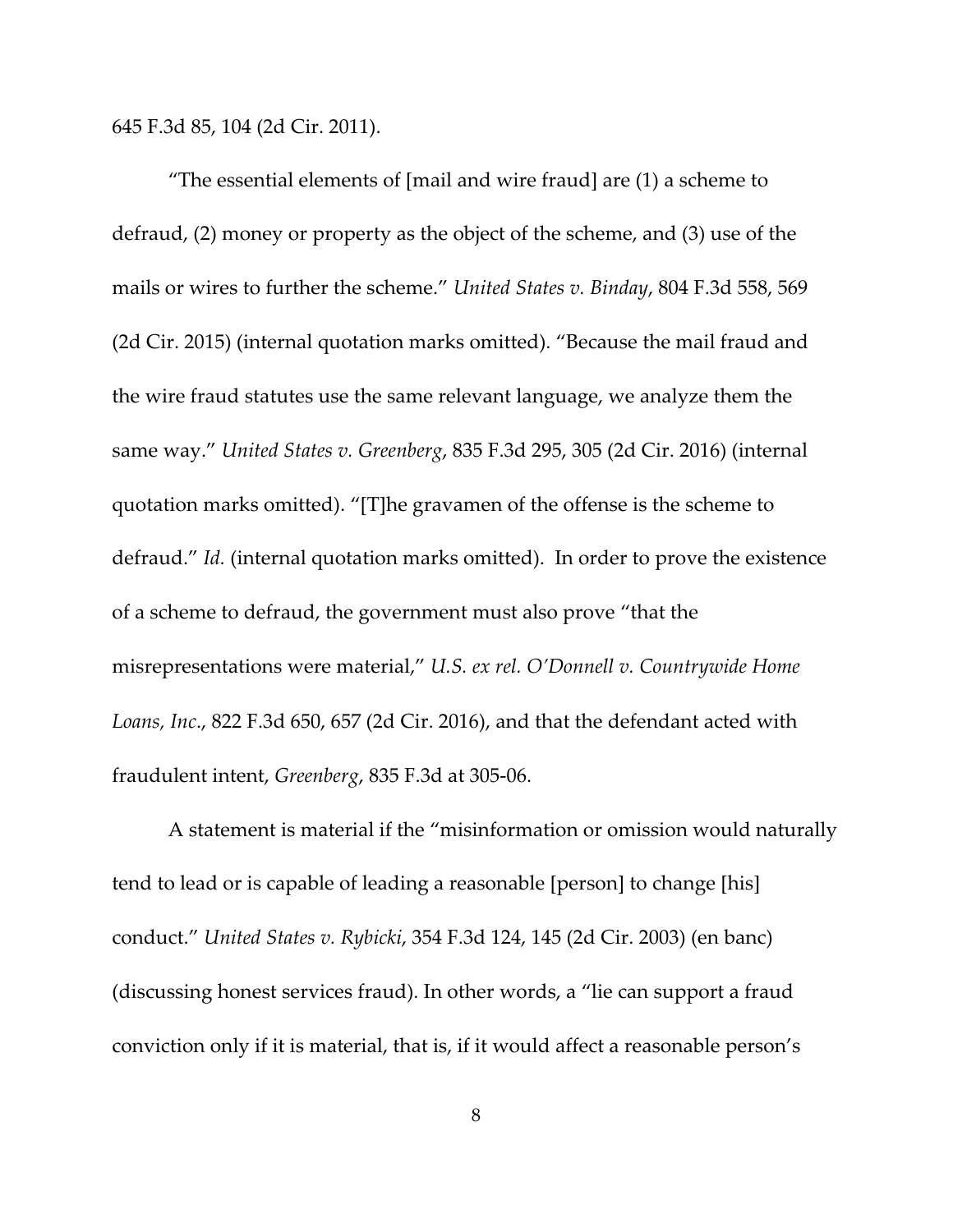evaluation of a proposal." *United States v. Corsey*, 723 F.3d 366, 373 (2d Cir. 2013). A "false statement is material if it has a natural tendency to influence, or is capable of influencing, the decision of the [decisionmaker] to which it was addressed." *Id.* (internal quotation marks omitted). Recently, the Supreme Court explained that, "[u]nder any understanding of the concept, materiality looks to the effect on the likely or actual behavior of the recipient of the alleged misrepresentation." *Universal Health Servs., Inc. v. United States*, 136 S. Ct. 1989, 2002 (2016) (internal quotation marks and alteration omitted) (discussing materiality under the False Claims Act and the common law).

We have noted the connection between the materiality element and the additional requirement that the government prove fraudulent intent. *United States v. Thomas*, 377 F.3d 232, 242 (2d Cir. 2004). The "role of the ordinary prudence and comprehension standard [in the materiality element] is to assure that the defendant's conduct was calculated to deceive, not to grant permission to take advantage of the stupid or careless."*Id.*; *see United States v. Svete*, 556 F.3d 1157, 1165 (11th Cir. 2009) (observing that "the focus of the mail fraud statute, like any criminal statute, is on the violator," meaning that "the purpose of the element of materiality is to ensure that a defendant actually intended to create a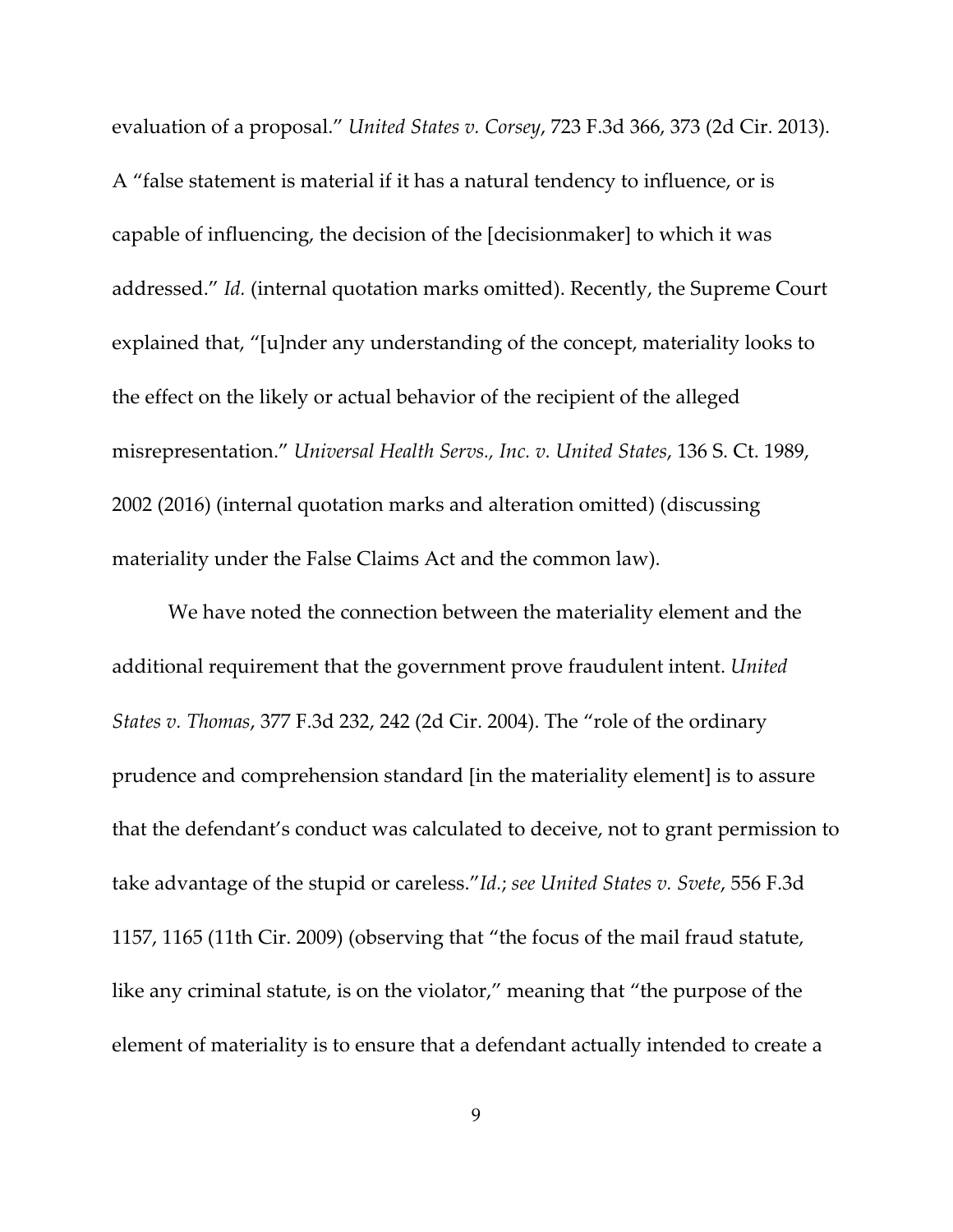scheme to defraud"). That is, the unreasonableness of a fraud victim in relying (or not) on a misrepresentation does not bear on a defendant's criminal intent in designing the fraudulent scheme, whereas the materiality of the false statement does.

Although the materiality of the misrepresentations is an element of mail and wire fraud, the Supreme Court has held that the "common-law requirements of 'justifiable reliance' and 'damages[]' . . . plainly have no place in the federal fraud statutes." *Neder v. United States*, 527 U.S. 1, 24-25 (1999). This is so because, "[b]y prohibiting the 'scheme to defraud,' rather than the completed fraud, the elements of reliance and damage[s] would clearly be inconsistent with the statutes Congress enacted." *Id.* at 25. With respect to damages, we have explained that the government "need not prove that the victims of the fraud were *actually* injured, but only that defendants *contemplated* some actual harm or injury to their victims." *Greenberg*, 835 F.3d at 306 (internal quotation marks omitted, emphasis in original).

For those reasons, the Seventh Circuit has held that contractual disclaimers like the ones at issue here do not render prior false statements immaterial for purposes of criminal fraud statutes. In *United States v. Ghilarducci*, 480 F.3d 542,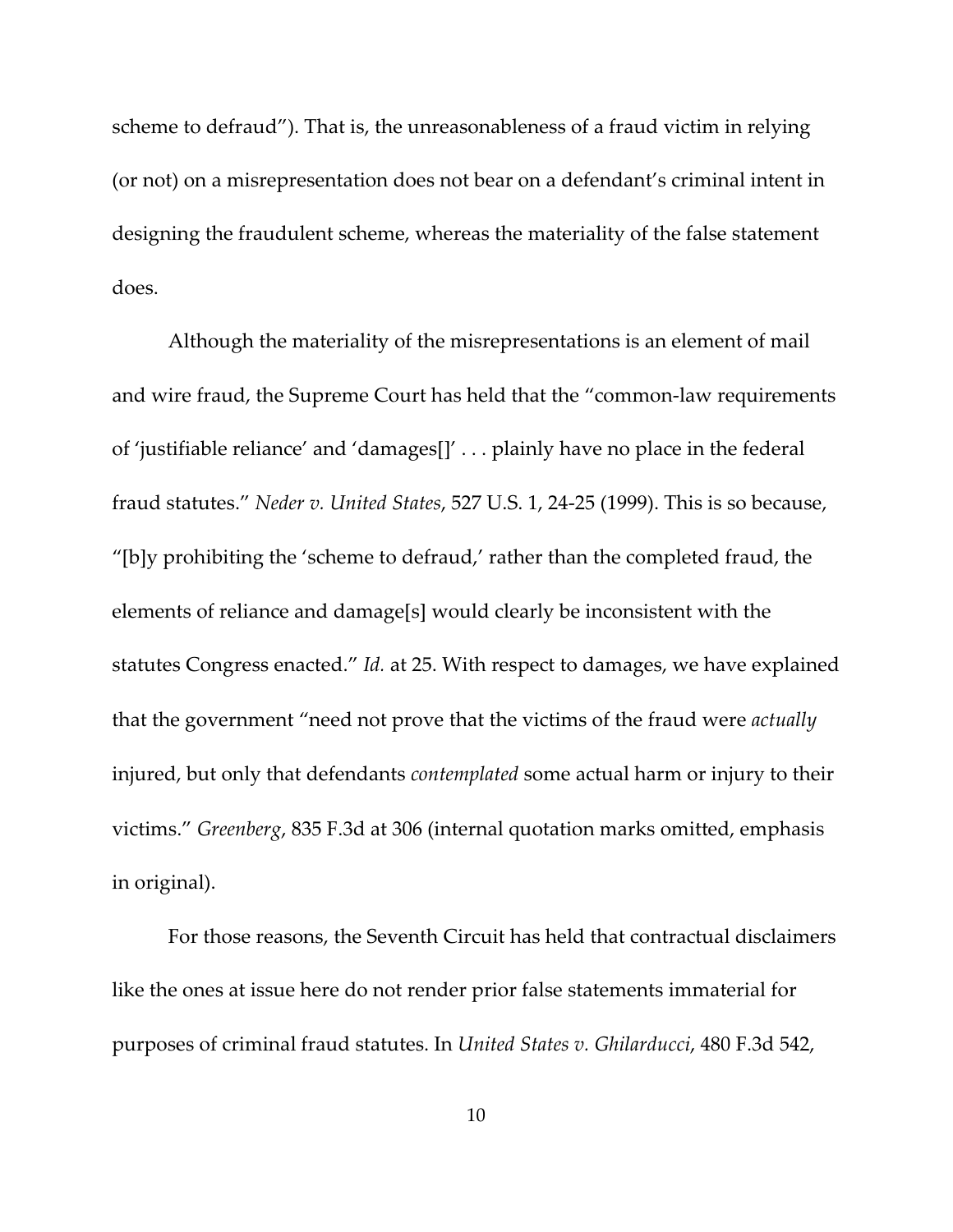546 (7th Cir. 2007), the court rejected the argument that "any oral

misrepresentations [the defendants] might have made were immaterial because investors signed contracts stating that no oral promises had been made." Relying on *Neder*, the court concluded that "the reliance concept . . . ha[s] no application in the criminal fraud context." *Ghilarducci*, 480 F.3d at 546. Although a "disclaimer of reliance on certain representations . . . defeats a private damages action" for fraud, such disclaimers "do[] not mean [that] the oral representations were immaterial or without tendency to influence." *Id.* at 547. *See United States v. Lucas*, 516 F.3d 316, 339 (5th Cir. 2008) ("We are not persuaded that the disclaimer provision of these individual sales contracts insulates Defendants from the federal charges [of mail fraud]."). Weaver cites no appellate authority holding to the contrary.

We agree with our sister circuits, and hold that contractual disclaimers of reliance on prior misrepresentations do not render those misrepresentations immaterial under the criminal mail and wire fraud statutes. As explained above, the Vendstar purchase agreements included several prominent disclaimers of reliance on prior oral representations. *See* J.A. 585-86. While such disclaimers may in some circumstances defeat a civil claim for damages based on fraud, *Grumman*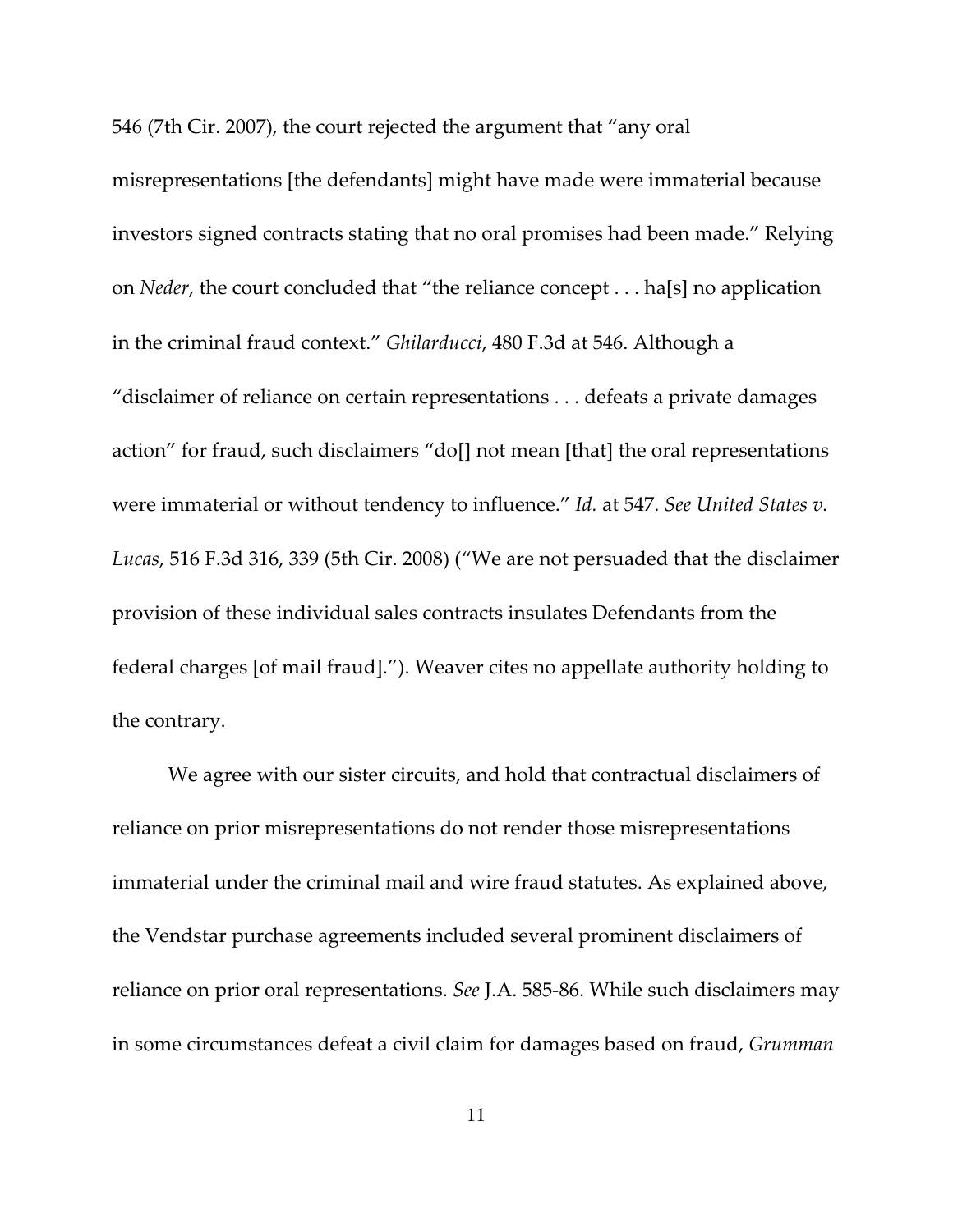*Allied Indus., Inc. v. Rohr Indus., Inc*., 748 F.2d 729, 734 (2d Cir. 1984), they do not bear on the defendant's criminal liability.<sup>6</sup> Weaver has not otherwise contested the materiality of the oral misrepresentations, and we independently conclude that they had the natural tendency to influence the decisionmakers to whom they were addressed—potential Vendstar customers.

Weaver's arguments to the contrary are not persuasive, and largely "confuse materiality . . . for reliance." *Ghilarducci*, 480 F.3d at 543. First, Weaver contends that, because the fraud's victims signed a contract expressly acknowledging that no earlier representation "influenced" their decision to purchase the machines, J.A. 586, the earlier misrepresentations could not be material because no reasonable person would alter his decision based on those statements. That argument would effectively require reliance as part of the materiality inquiry, and is therefore contrary to Supreme Court precedent instructing that reliance is not an element of criminal fraud, while materiality is.

 $6$  We note that, according to trial evidence, Vendstar employees repeatedly misrepresented the importance of those disclaimers. For example, members of Weaver's sales team described the disclaimers as legal "mumbo-jumbo," S.A. 178, and dismissed customers' concerns about the provisions, explaining that Vendstar staff "would be there to support [the customers] to insure [their] success," J.A. 105.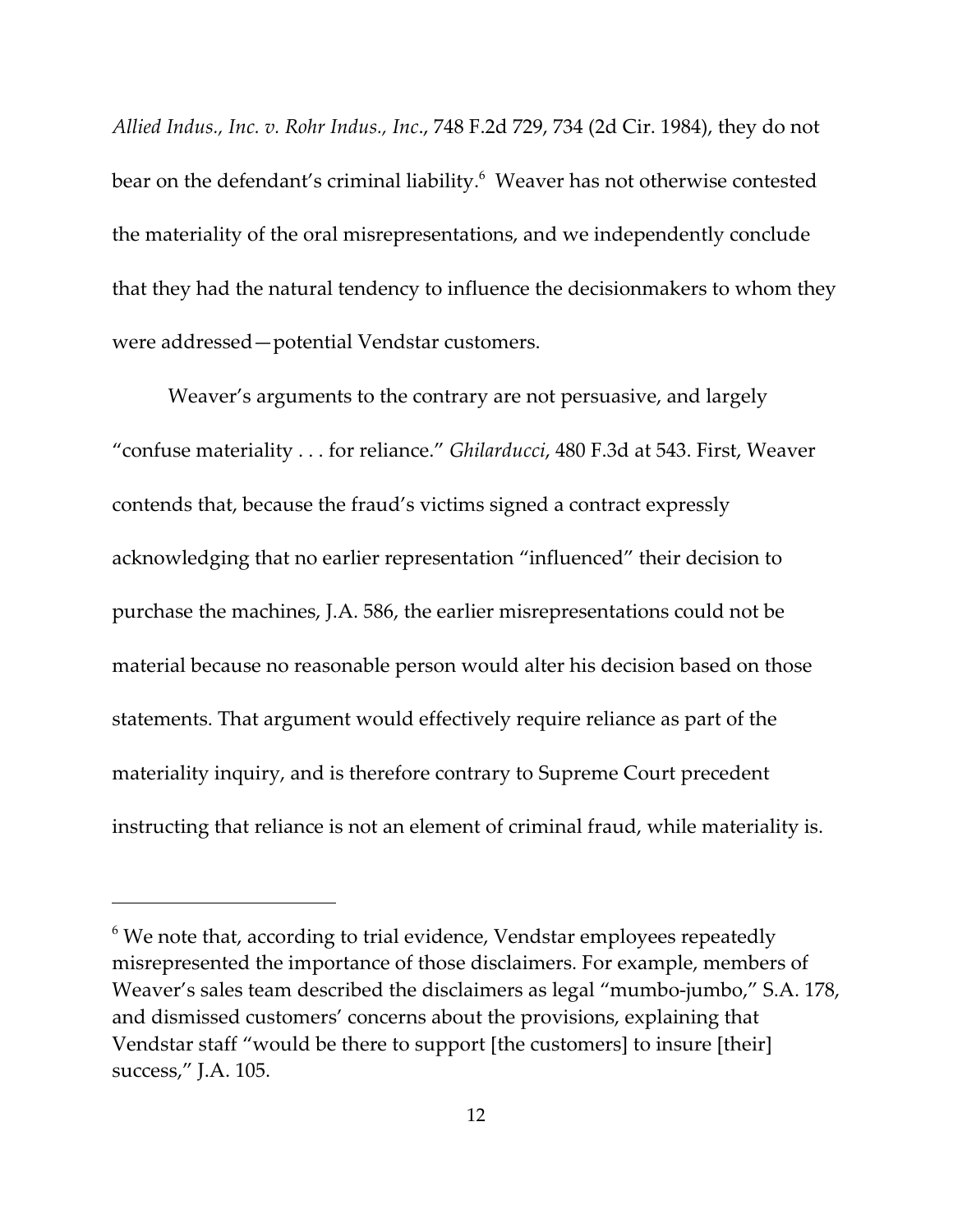*Neder*, 527 U.S. at 24-25. As the Seventh Circuit has observed, "[o]nce the Supreme Court excludes reliance as a separate element of the mail-fraud offense, it will not do for appellate judges to roll reliance into materiality; that would add through the back door an element barred from the front." *United States v. Rosby*, 454 F.3d 670, 674 (7th Cir. 2006). Thus, whatever analytic relationship exists between materiality and reliance, courts have consistently maintained the distinction between "materiality (in the sense of tendency to influence) and reliance (in the sense of actual influence)." *Id.*; *see United States v. Lindsey*, 850 F.3d 1009, 1015 (9th Cir. 2017) (observing that a "misrepresentation may be material without inducing any actual reliance" (internal quotation marks omitted)).

By relying on civil fraud cases, where reasonable reliance is required, Weaver attempts to frame the issue of materiality as one of contract law, not criminal liability. *See, e.g.*, *Aetna Cas. & Sur. Co. v. Aniero Concrete Co.*, 404 F.3d 566, 576 (2d Cir. 2005); *Manufacturers Hanover Trust Co. v. Yanakas*, 7 F.3d 310, 315 (2d Cir. 1993); *Grumman*, 748 F.2d at 734. In describing the elements of civil fraud, we have held that, when the "contract states that a contracting party disclaims the existence of or reliance upon specified representations, that party will not be allowed to claim that he was defrauded into entering the contract in reliance on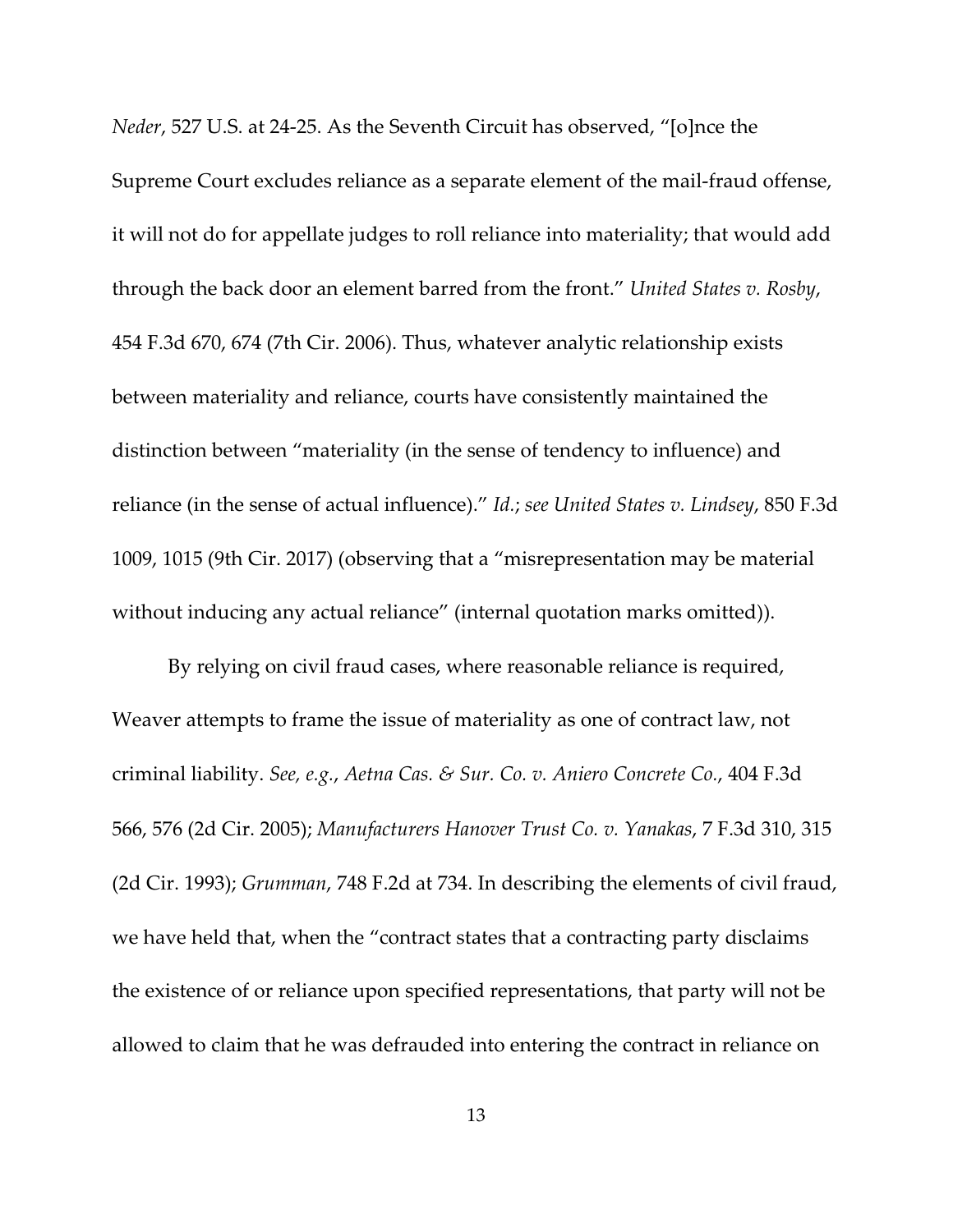those representations." *Manufacturers Hanover Trust Co.*, 7 F.3d at 315. That rule embodies the key contractual "principle that where the parties to an agreement have expressly allocated risks, the judiciary shall not intrude into their contractual relationship." *Grumman*, 748 F.2d at 735. If Vendstar's victims were plaintiffs in a civil damages action, that risk-allocation principle would have some force. It has none, however, where the government criminally prosecutes defendants for participating in a "scheme or artifice to defraud," 18 U.S.C. §§ 1341, 1343. Fraudsters may not escape criminal liability for lies told to induce gullible victims to make worthless investments by inducing them to sign a contract containing disclaimers of reliance.

Finally, the premise of Weaver's argument is flawed. He apparently assumes that Vendstar employees could not have been charged with mail or wire fraud until customers signed the agreement and paid Vendstar for the machines. That is, he assumes that the fraud would need to be *successful* in order for Weaver to be criminally liable for it. But under the plain language of §§ 1341 and 1343, the crimes were complete when, with fraudulent intent, Vendstar employees used the wires or mail in furtherance of a scheme to extract money from their victims via material misrepresentations. No customers had to be tricked into purchasing